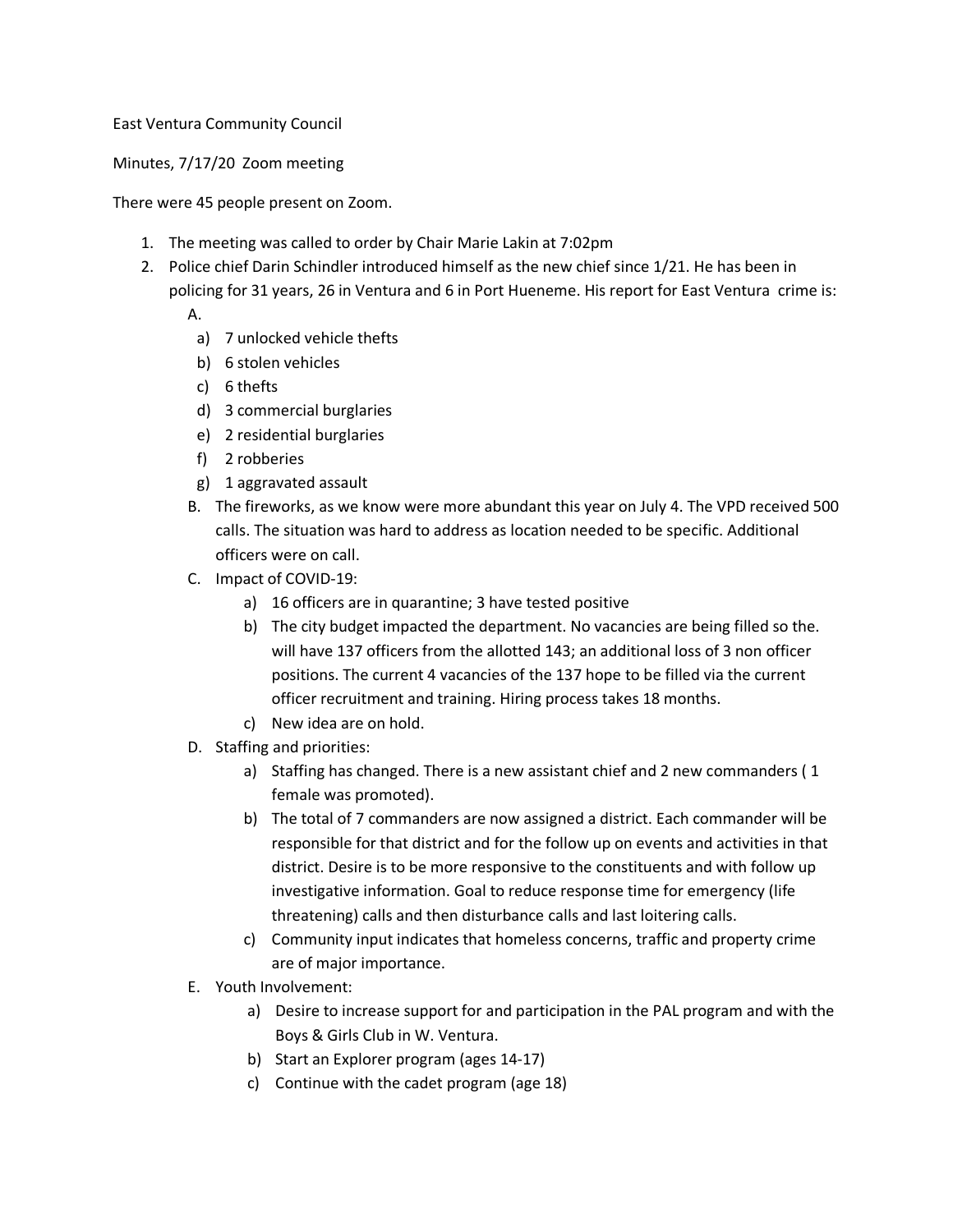- d) Hopefully this will introduce students to positive policing and also serve a recruitment tool.
- F. Wellness: The department has a wellness program that includes:
	- a) Fitness program
	- b) Regular check-ins
	- c) Ongoing trainings on multiple topics including cultural concerns, responding to mental illness, new police tactics, etc.
- G. Department demographics:
	- a) 28 officers are Hispanic, 69 Caucasian, 1 black officer; 1 other
	- b) 12% are female
- H. Questions:
	- a) The chief addressed questions and reported information re: Citrus Glen School youth hanging out, Woodside linear park concerns, bike lane, Brown Barranca.
	- b) Response to protest re: Father Serra and BLM. The city officers, to the officer were sad and angry at what they saw on the George Floyd video. Because much of the protest include anger at law enforcement they did not intervene much unless someone was in actual danger. Goal was to allow for peaceful protest, First Amendment rights and re: the statue, safety of the Father Serra statue until a permanent plan is made and action completed.
- 3. At the request of the chair and Judy Alexandre, EVCC secretary and Co-Chair of the Ventura Social Service Task Force, the chief addressed the question re: homelessness and mental illness and the use of motels, known as Project Roomkey. Project Roomkey was a state, federal and county-funded program to address the homeless population during COVID. The fund in Ventura County ended 6/30/20. The program housed approximately 350 seniors and those with major disabilities for 3 months in 4 motels. When the program ended (rounded numbers) approximately 1/3 have been placed in some type of permanent housing, 1/3 have returned to shelters or have a county motel voucher and 1/3 are now back on the street. The county HSA has worked very closely with non-profit agencies, Whole Person Care and the Continuum of Care staff. Efforts are being made to identify a provider and a motel that can be made available for housing on a permanent basis. Funding from the state just became available. Judy did not know the amount available to Ventura County or City. In response to the question re: the number of people experiencing homeless in Ventura: the number is about 450 from the one-day point in time count. Specifics are available on the Continuum of Care website as are the specific statistics from Project Roomkey. About 1/3 of those that are homeless have serious mental illness. Housing for this population is a major gap. Currently our jail provides some of the best care.
- 4. Report from Councilmember Jim Freidman:
	- a) Narrowing of the bike lane on Telephone Rd.: The goal is to slow traffic, provide bike lanes in both direction from Kimball to Johnson. The council voted 6-1 for approval. Jim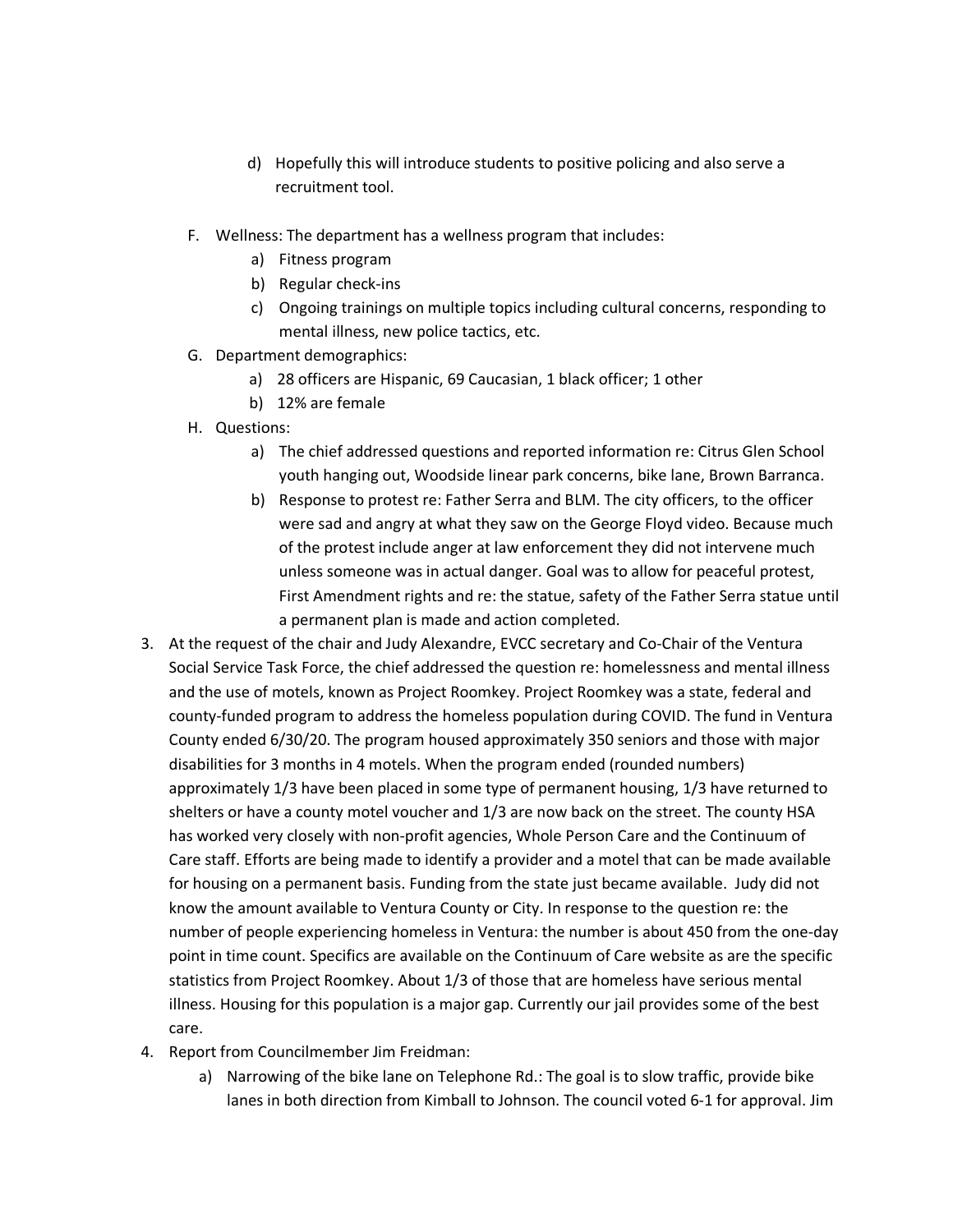reported that he had 35 call or emails against the proposal and 5 for the proposal so he, representing the district, voted no.

- b) Father Serra Statue: Council received over 2,500 emails, 3,000 comments on social media and he felt that the divide in opinion was about 50/50. It is/was a very emotionally charged issue. Council is expecting to be sued no matter what decision was made. In other cities in the past few years, the statue of Father Serra had been destroyed and the council did not want that to happen. On a 6-0 vote council decided to move the statue to the Mission. The San Buenaventura Mission Catholic Church, the Chumash leadership and the city are working on the how. Mayor LaVere recused himself as he had already stated his opinion publically in a joint letter from the Chumash elder, the Church and himself.
- c) Budget: The city addressed a \$11 million-plus shortfall primarily because of COVID. Employees will have furlough days, but no layoffs. Hiring is frozen except for public safety. Maintenance and Infrastructure projects will actually increase. Example: paving Johnson Dr. and hopefully Bristol Rd. which serve as gateways to District 5. Jim encouraged people to call if they have comments or questions via email or phone. His phone number is 805-407-8890.
- 5. Ashely Bautista, communications director for the county, provided a detailed COVID report. All information from the state and local orders are on the website as is the daily report of specific COVID numbers. Details can be found on VCRecovers.org and you can sign up to receive the report
	- a) We all need to wear masks, wash hands and keep social distance if we want to curb the spread of COVID
	- b) As of yesterday (7/16/20) there have been 4,968 cases and about 87,000 tested.
	- c) Testing is available in Ventura and throughout the county at no cost. There had been a delay and long wait in line as people were coming from LA and SB counties. Now only Ventura County residents will be tested. Ventura College is the closest site.
	- d) Tracking has been occurring from the start. A public health nurse will call if the results are positive and talk with the person to see with whom they have been in contact and then notify those individuals, have them tested and take necessary steps.
	- e) VCAAA has delivered over 1 million meal boxes. The county has provided funding to assist with the pop up food distribution sites.
	- f) Rental assistance of up to  $$2,500$  is available for those that qualify
	- g) \$5,000 in business grants for small business have also been made available to those that qualify and are randomly selected until the funds are allocated. More applications were received than funding available.
	- h) The COVID hotline, potential plans are posted on the VCRecovers site.
	- i) The state completed a compliance check in Ventura and we were 99% in compliance. The gap was in improper mask wearing and not keeping distance.
	- j) Currently there are 101 hospitalized with COVID, 27 in ICU, 29 with suspected COVID. Ventilators are available, 8 ICU beds are available and 118 hospital beds are available throughout the county.